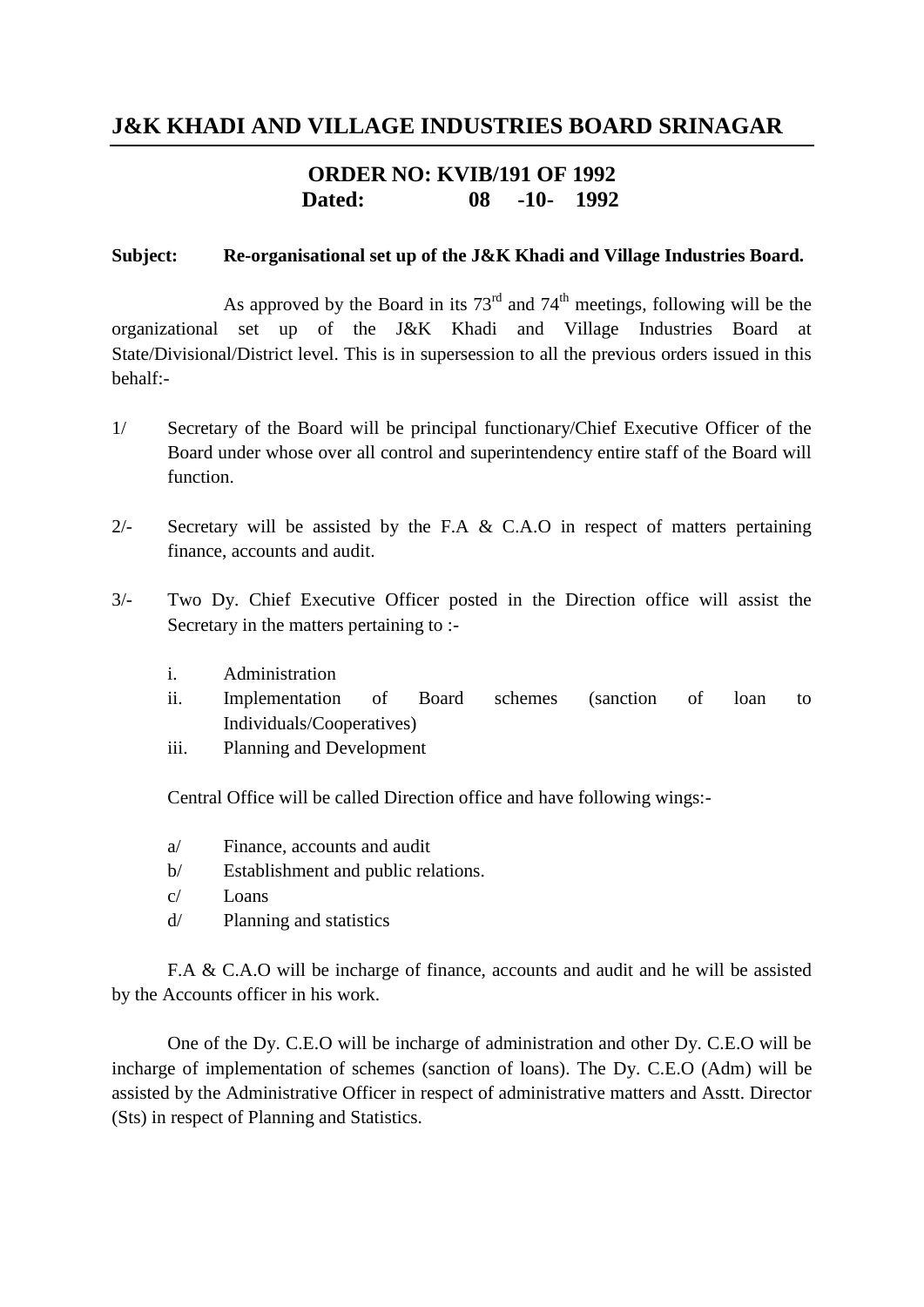Secretary of the Board will issue job sheet to the Dy. C.E.O's to discharge their functions and duties. Each section will be headed by Section officer, who will be assisted by the Head Assistant and other staff related from time to time.

For the disposal of office routine, secretariat manual will be adopted.

All the orders will be issued by the Administrative section. Orders involving finance and accounts matters will before issue be got examined and vetted by the Financial Advisor and Chief Accounts Officer, whose observations will be got recorded in the note file.

Financial Assistance will be sanctioned in accordance with the pattern and procedure of the KVIC.

### **OPERTION OF ACCOUNTS**

- i/ Chief Accounts Officer of the Board will be incharge of the chest, which is maintained in the Finance and accounts wing of the Direction office.
- Ii/ Bank account will be operated upon by cheques signed by the C.A.O upto Rs.5000/- and above Rs.5000/- jointly by the Secretary and C.A.O of the Board or by the C.A.O and Dy. C.E.O (Adm) when Secretary is out of station.

#### **IMPREST**

An amount of Rs.10,000/-, will be kept as imprest with each of the divisional offices and same will be deposited in the J&K Bank and operated upon by the Divisional officer through cheques to be signed by him for meeting petty expenditure, which they are either authorised to spend or empowered to disburse on pre audited bills i.e T.A bills, contingencies, Advance etc. A detailed account will be maintained by the Divisional officer and statement thereof duly supported with original paid vouchers will be submitted to the F.A & C.A.O by them by  $10<sup>th</sup>$  of succeeding month for check, compilation and re-imbursement.

### **AUDIT**

C.A.O will ensure test check, internal audit of accounts of the societies. The C.A.O will formulate programme for the audit of the cooperative societies and offices in such a manner that he will utilise audit wing in division where the Direction office is located.

All the Dy. C.E.O's and District Officers will be responsible for accounts and audit purposes to the F.A & C.A.O of the Board.

#### **DIVISIONAL SET UP**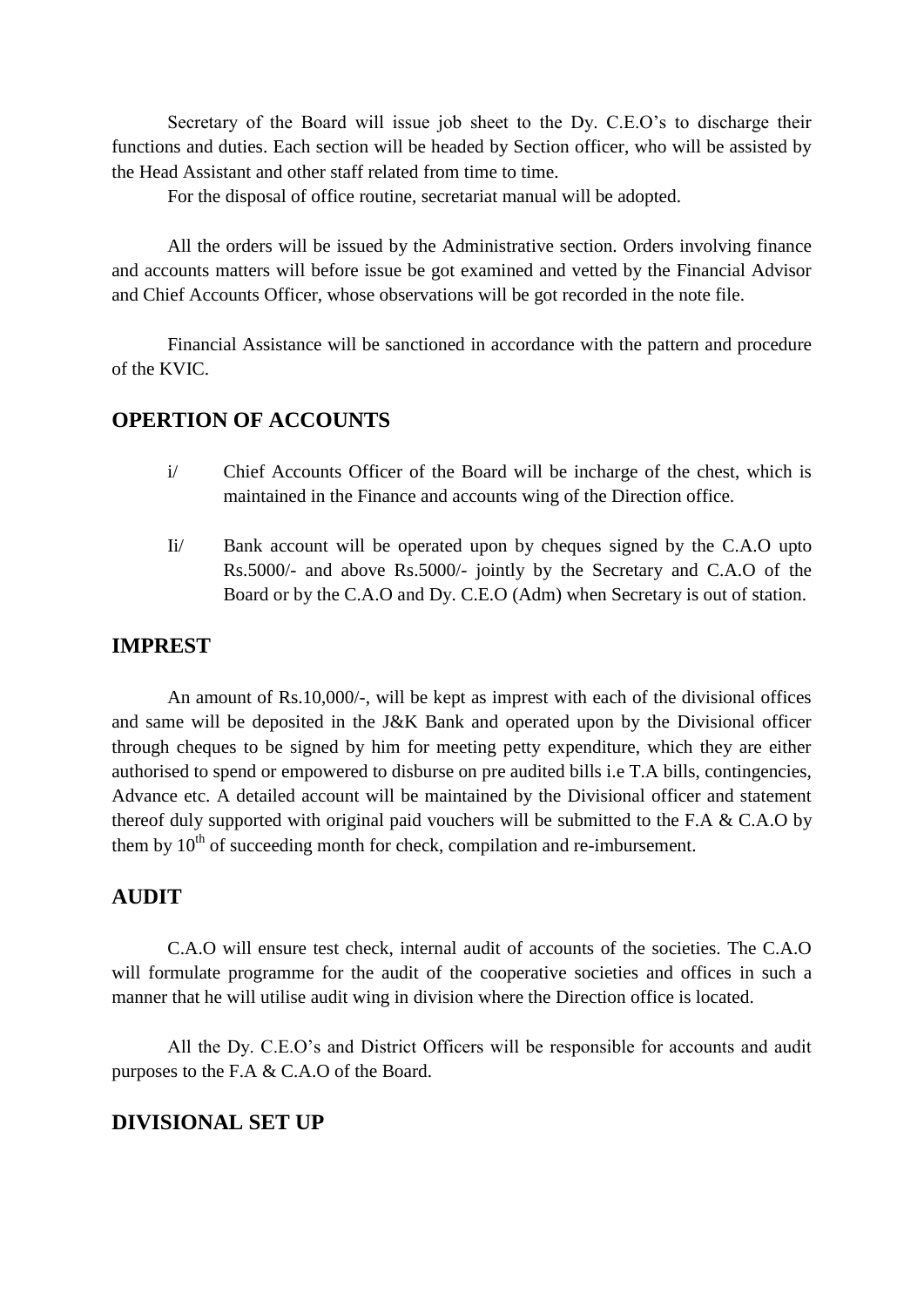There will be two Divisional offices one each at Jammu and Srinagar. The Dy. C.E.O be incharge of the division. He will be over all incharge of administration of the division and all the District offices will work under his administrative control. He will be assisted by the officers/staff given in Annexure-A.

#### **DISTRICT SET UP**

Executive Officer/Assistant Executive Officers will be incharge of District and the concerned sub office will work under administrative control of the respective District office. The District officer will be assisted in his work in the District by the staff given in Annexure- 'B' District Officer will route all the papers through Division officers, where as the incharge sub office will be route papers through the concerned District Officer to Divisional Office. Staff to be posted in the sub office is given in Annexure-'B'.

> Sd/- ( Naeem Akhtar ) Secretary, J&K Khadi & Village Ind. Board.

No.KVIB/Estt/3582-102 Dated. 8.10.1992

Copy to the :-

- 1. Pvt. Secretary to Financial Commissioner, Planning and Dev. Department (Chairman KVIB).
- 2. F.A. & C.A.O KVIB, Srinagar.
- 3. Dy. C.E.O KVIB, Jammu/Kashmir/Adm.
- 4. Development Officer KVIB\_\_\_\_\_\_\_\_\_\_\_\_\_\_\_\_\_\_\_\_.
- 5. E.O/A.E.O Sgr.
- 6. Office .Order file.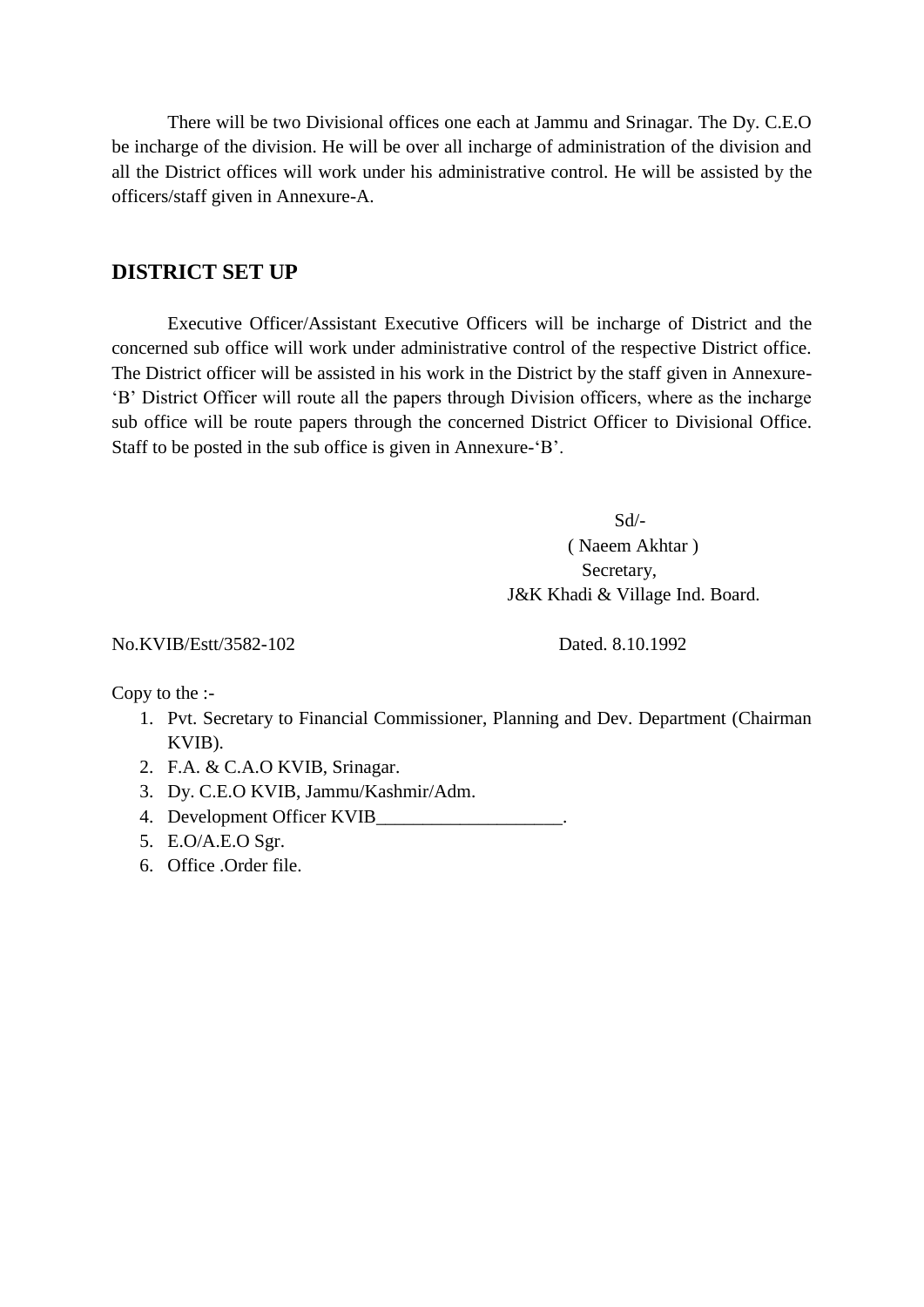## **ANNEXURE 'A' PAGE 4**

# **STAFF STRENGTH FOR DIVISIONAL OFFICES**

| S.No.          | <b>Name of the Post</b>     | Jammu          | Kashmir        |
|----------------|-----------------------------|----------------|----------------|
|                | Dy. Chief Executive Officer |                |                |
| $\overline{2}$ | <b>Recovery Officer</b>     | 1              | 1              |
| 3              | <b>Assistant Registrar</b>  | 1              |                |
| 4              | <b>Head Assistant</b>       | 1              | 1              |
| 5              | <b>Senior Assistants</b>    | $\overline{2}$ | $\overline{2}$ |
| 6              | <b>Junior Assistants</b>    | $\overline{2}$ | $\overline{2}$ |
| 7              | <b>Senior Accountant</b>    | 1              | $\mathbf{1}$   |
| 8              | <b>Jr.</b> Accountant       | $\mathbf{1}$   | 1              |
| 9              | Jr. Cashier                 | 1              | 1              |
| 10             | <b>Accounts Clerk</b>       | 3              | 3              |
| 11             | <b>Sr./Jr. Auditors</b>     | $\overline{2}$ | $\overline{2}$ |
| 12             | <b>Misteries (Oil)</b>      | $\overline{2}$ | $\overline{2}$ |
| 13             | <b>Orderlies</b>            | 3              | 3              |

**Sd/-**

**Secretary/Chief Executive Officer, J&K Khadi & Village Industries Board, Srinagar.**